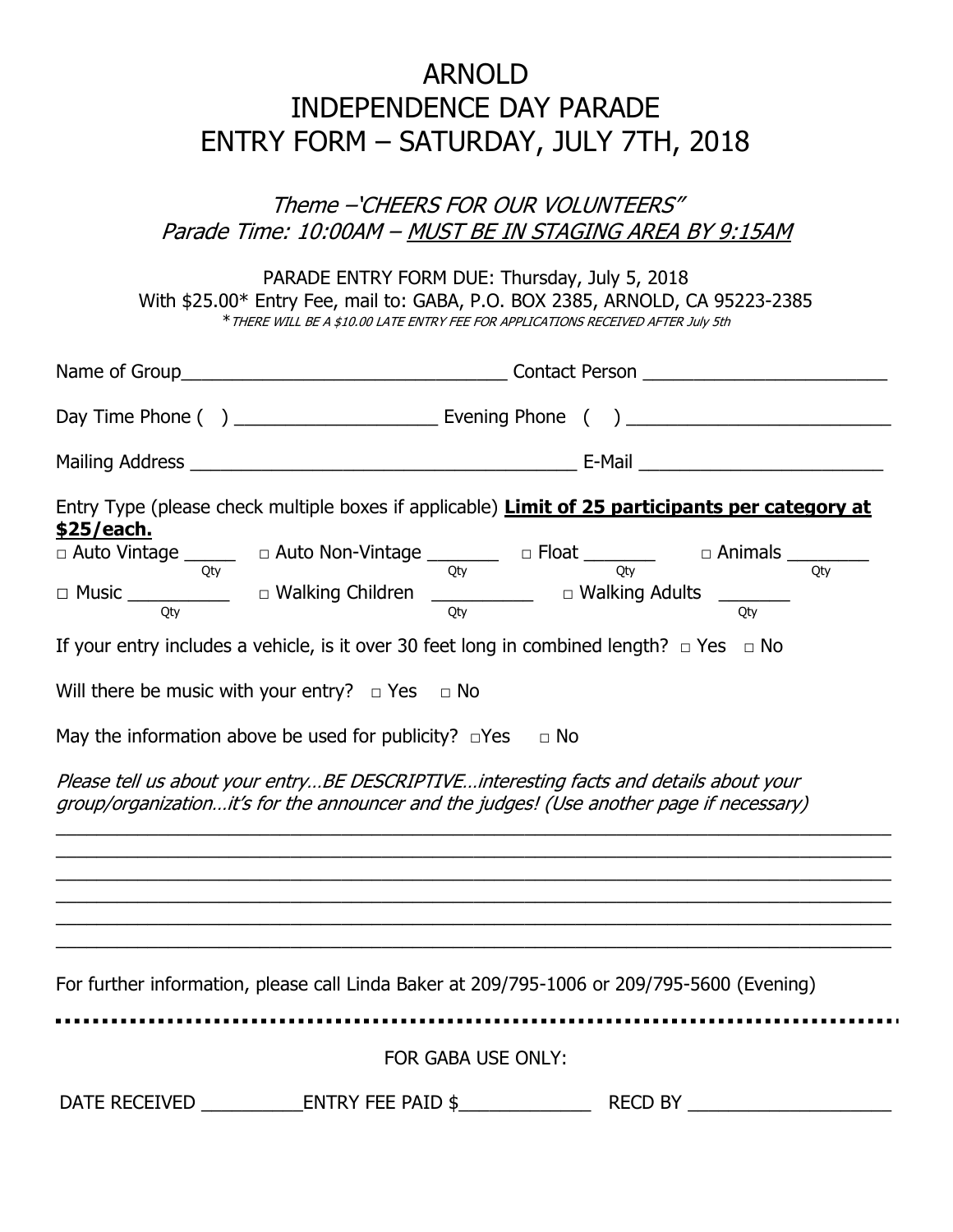#### RELEASE AND WAIVER

In consideration of the acceptance of this application, if the undersigned is a group, each and every member of the undersigned participating in the 38th Annual 2018 Independence Day Parade hereby releases and forever discharges and hereby agrees to indemnify and hold harmless the Greater Arnold Business Association, a non-profit marketing group, and each, and all their officers, directors, members, agents, servants and volunteers, of any and all loss. Claim of liability or damage arising out of any personal injury or property damage occurring to any person or entity arising out of, directly or indirectly, the participation of the Applicant (or individual or which the Applicant is comprised) in the  $38<sup>th</sup>$  Annual 2018 Independence Day Parade, the Applicant assumes all risks incurred. The undersigned represents the Applicant and is authorized to execute this release and waiver on behalf of all persons.

I expressly waive any rights I have under California Civil Code 1542, which states, "A general release does not extend to claims which the creditor does not now or suspect to exist in his favor at the time of executing the release, which if known by him might have materially affected his settlement debtor."

## IMPORTANT RULES AND INFORMATION

- NO CANDY THROWING. State Law
- Parade starts at 10:00 a.m. Parade route begins at the 'lower' Arnold Byway Through town, ending at Cedar Center, a 1 mile route – all downhill
- Please be in the staging area 'enter upper Byway entrance' no later than 9:15a.m. HIGHWAY CLOSES TO CARS AT 9:30 A.M. SHARP!
- If you bring a horse please also bring a "pooper-scooper" and "scoopee" we LOVE the horses, but the people in staging and at the awards area object to the 'road apples' left behind.
- If you sign up one entry, please do not show up with an additional one or something extra, the line up has already been completed.
- We reserve the right to cover up objectionable material or displays
- This is not a political arena  $-$  please, NO 'protest' signs or demonstrations.
- Helmets Any participants riding bikes, quads or motorcycles MUST WEAR A HELMET.

We agree to the above terms and conditions.

 $\overline{\phantom{a}}$  , and the contract of the contract of the contract of the contract of the contract of the contract of the contract of the contract of the contract of the contract of the contract of the contract of the contrac

Signature **Signature** Print Name **Print Name** 

## JUDGING AND AWARDS

The Parade will end at Cedar Center. We will be offering 'free' drinks to parade participants. The award Ceremony will take place immediately after the parade ends. Once you are line up in the parade and the parade has begun

YOU MUST STAY IN YOUR SLOT.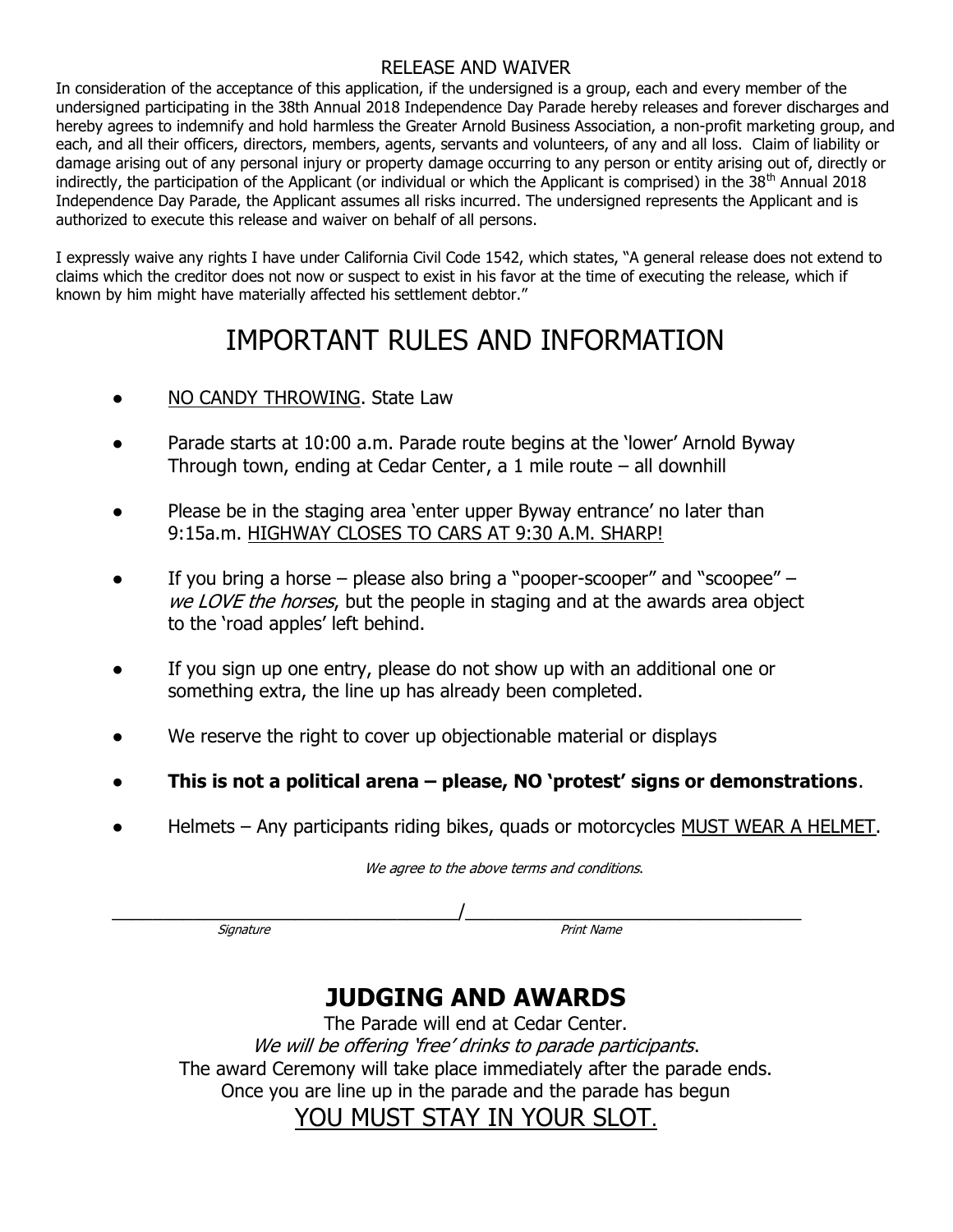(Please keep this sheet for your information)

# ARNOLD INDEPENDENCE DAY PARADE ENTRY FORM – SATURDAY, JULY 7 th, 2018

Theme – 'CHEERS FOR OUR VOLUNTEERS"

### IMPORTANT RULES AND INFORMATION

- NO CANDY THROWING. State Law
- Parade starts at 10:00 a.m. Parade route begins at the 'lower' Arnold Byway Through town, ending at Cedar Center, a 1 mile route – all downhill
- Please be in the staging area 'enter upper Byway entrance' no later than 9:15a.m. HIGHWAY CLOSES TO CARS AT 9:30 A.M. SHARP!
- If you bring a horse please also bring a "pooper-scooper" and "scoopee" we LOVE the horses, but the people in staging and at the awards area object to the 'road apples' left behind.
- If you sign up one entry, please do not show up with an additional one or something extra, the line up has already been completed.
- We reserve the right to cover up objectionable material or displays
- This is not a political arena please, NO 'protest' signs or demonstrations.
- Helmets Any participants riding bikes, quads or motorcycles MUST WEAR A HELMET.

### JUDGING AND AWARDS

The Parade will end at Cedar Center.

### We will be offering 'free' drinks to parade participants.

The awards Ceremony will take place immediately after the parade ends.

Once you are line up in the parade and the parade has begun YOU MUST STAY IN YOUR SLOT.

For further information, please call Linda Baker at 209/795-1006 (Work) Or 209/795-5600 (Evening)